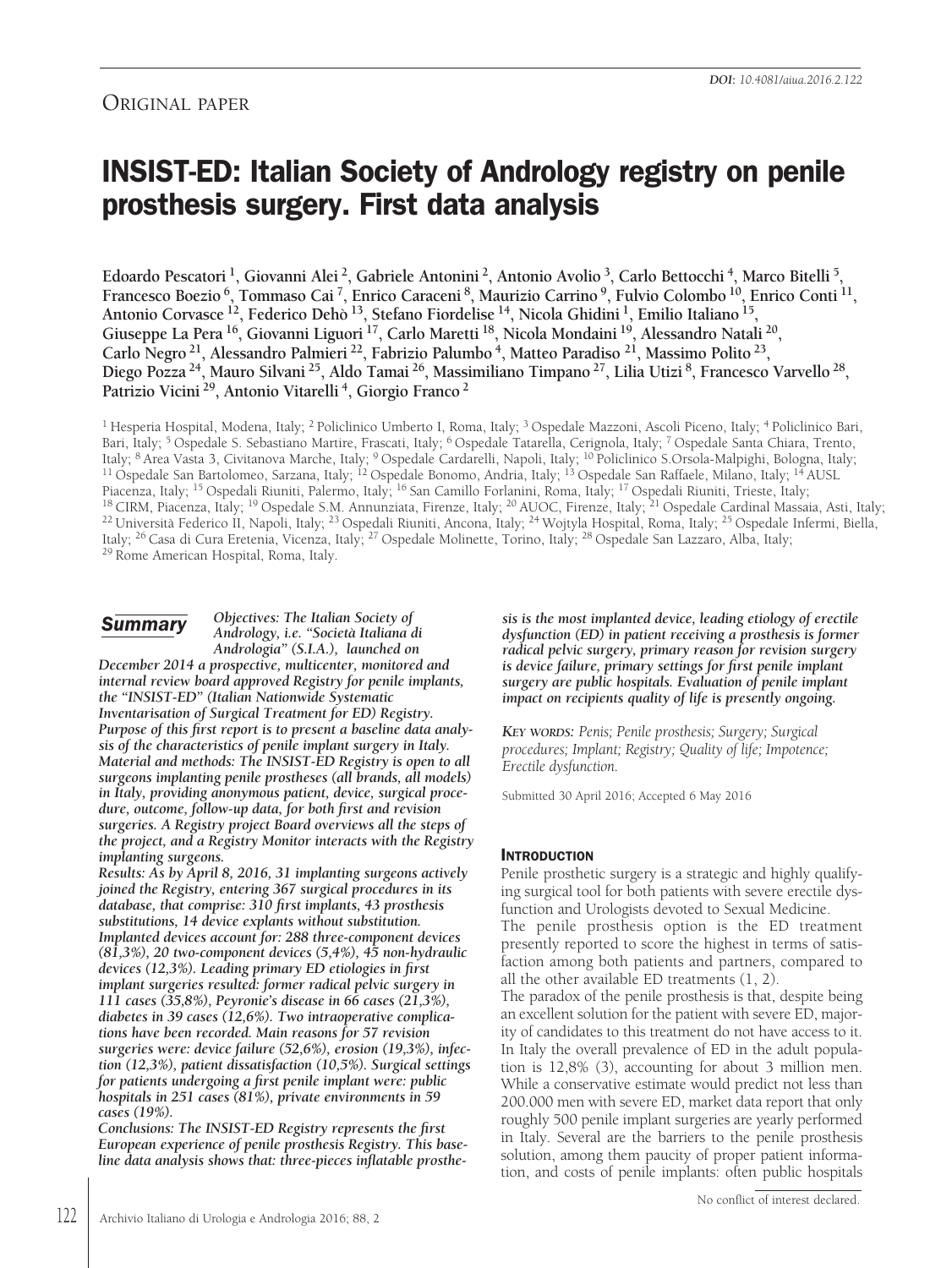have no or few units/year available, with long waiting lists, while in private settings device costs are prohibitive for several patients. Furthermore, public Health Authorities seldom have reliable figures on the dimensions of penile implant surgery field, at least partly due to a significant number of procedures performed in the private environment; it is accordingly complicated to pursue negotiations with Health Authorities, for instance to improve reimbursement for this surgery.

Two key interventions appear to be strongly needed to change the present landscape of limited access by patients (pts) that qualify for penile prosthesis surgery. Firstly, to produce reliable data on the phenomenon "*penile implant surgery*" at National levels, and possibly on the benefits that this surgical intervention produces on recipients quality of life (QoL); secondly, to soundly inform the lay public of the penile prosthesis option existence, of the appropriate indications for this kind of surgery, and of real pros and cons. The *Italian Society of Andrology*, i.e. "*Società Italiana di Andrologia*" (S.I.A.), launched the "*Registry project*" on December 2014 (4) to address both those interventions: the project comprises in fact both a prospective Registry for penile implants, the *Italian Nationwide Systematic Inventarisation of Surgical Treatment for ED (INSIST-ED) Registry*, and a Institutional informative website aimed to the lay public: *www.androprotesi.it*. Given the short life of the *INSIST-ED Registry*, the purpose

of this first report is to present a baseline data analysis of the characteristics of penile implant surgery in Italy.

# **MATERIAL AND METHODS**

#### *Registry Project Board and Registry Coordinator*

S.I.A. Executive Committee appointed a Project Board (EP, GF, ECa, FC, FD) that has the tasks to evaluate before approval all the requests of implanting surgeons to adhere to the Registry, to deal with potential issues arising in the Registry, and to overview for ethics all the materials submitted by surgeons for the informative website *www.androprotesi.it* (see below).

The Project Coordinator (EP) directly interacts with the Project Monitor for the best functioning of the Registry.

#### *Registry characteristics*

The INSIST-ED Registry is a prospective registry of penile prostheses (all brands, all models) open to all implanting surgeons operating in Italy. Registry surgeons agree to provide anonymous patient, device, surgical procedure, outcomes, follow-up (FU) data, for both first and revision surgeries.

They also agree that device Companies could send the Registry Monitor (see below) periodic reports of number and type of implants performed by each specific surgeon since the date of his/her adhesion to the Registry. The Registry database has the following structure: surgery data, data at 1 month FU with report of possible complications, 1 year FU with data on patient QoL by means of the QoLSPP questionnaire (5), optional further FUs. Details of the database fields are reported in **Supplementary Materials posted in www.aiua.it**.

The INSIST-ED Registry can be accessed in its demo version at www.registro.andrologiaitaliana.it (*username:* *demo@registrosia.it; password: RegSia2015\_demo*).

## *Data analysis*

Registry data have been organized in a dedicated Excel format (*Microsoft Excel 2011 for Mac, version 14.6.3*); mean and standard deviation (SD) have been calculated.

#### *Registry Monitor*

A Registry Monitor (LU) has been appointed by the Registry Board. Monitor tasks are: to interact with new Registry implanting surgeons briefing and supporting them on data entry, to interact with device Companies to verify the completeness of number of surgeries inserted by implanting surgeons.

#### *Privacy protection and ethical issues*

The Registry protects patient privacy; no sensible data (i.e. patient name, date of birth, address, etc.) are present in the Registry.

For the protection of the privacy of each implanting surgeon individual surgical data inserted in the Registry can be accessed solely by the *National Registry Coordinator and the Registry Monitor; Registr*y data are elaborated and circulated in a aggregated fashion only: no implanting surgeon can access data produced by individual implanting sur- geons. Similarly, it has been the choice of the Registry Board, on behalf of S.I.A., to report device data in an aggregated fashion only: three-component hydraulic devices, two-component hydraulic devices, non-hydraulic devices.

The "*Registry Project*" has been evaluated, before approval, by S.I.A, legal office, in particular under the profile of the patient privacy and anonymity protection law, and it has been found sound in this perspective.

#### *Institutional informative website*

S.I.A. concurrently created an Institutional website (*www.androprotesi.it*) aimed to provide lay public with sound information on the penile prosthesis option; only implanting surgeons adhering to the Registry and active on it (i.e. with at least one case entered in the Registry) are present in such website with a personal page.

The term "*Institutional*" refers to the fact that the Project Board, appointed by the scientific Society S.I.A., overviews the contents present in the informative website.

The purpose of www.androprotesi.it is both to correctly inform the lay public regarding the penile prosthesis option, and to motivate implanting surgeons to adhere to the Registry, as only surgeons active in the Registry are eligible to be present in the website with a personal page and contributions.

#### **RESULTS**

The INSIST-ED Registry as by April 8, 2016 accounts for 31 implanting surgeons active in the Registry, and for 367 surgical procedures in the Registry database.

#### *Geographic distribution of performed surgeries*

The overall 367 surgical procedures related to penile prostheses resulted scattered through Italy in the following fashion: North = 139 cases (Piedmont n. 70, Lombardy n. 8, Friuli n. 5, Veneto n. 8, Emilia-Romagna n. 48); Centre = 139 cases (Tuscany n. 30, Marche n. 26, Lazio n. 83);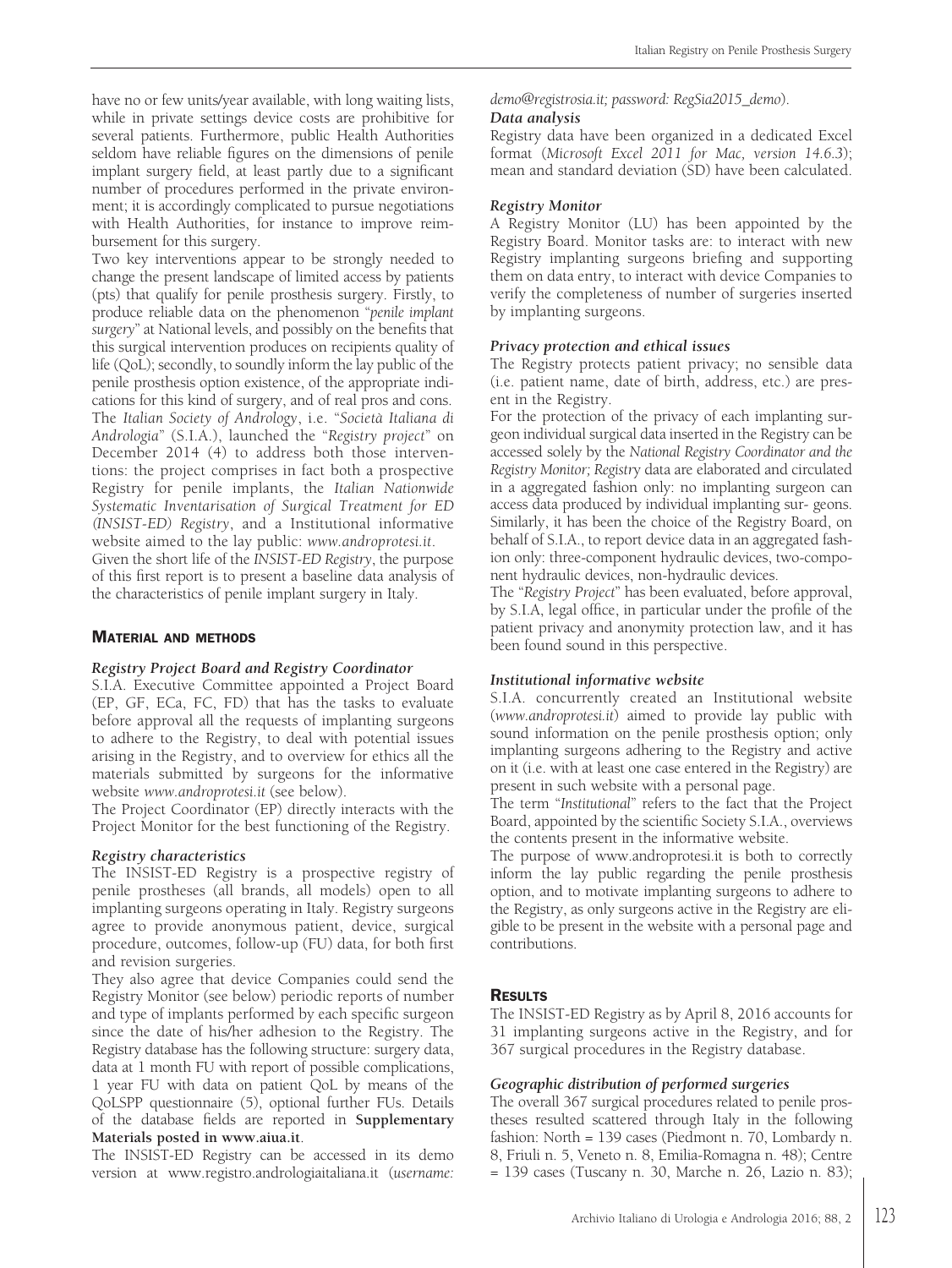#### *Figure 1.*

*Geographic distribution of performed surgeries.*



South = 89 cases (Campania n. 26, Puglia n. 61, Sicily n. 2) (Figure 1).

*Patient characteristics (age, type of surgery, and ED etiology) Age and type of surgery.* The mean age of the overall 367 pts is 60,5 years (SD 9,6). Of them 310 pts underwent first penile implant surgery; they have a mean age of 60,4 years (SD 9,2); 43 patients underwent device explant and substitution (mean age: 59,6; SD 11). Fourteen patients underwent device explant only (mean age 63,6; SD 13) (Figure 2).

*ED etiology.* The 310 patients undergoing first penile implant surgery have the following primary diagnoses for their ED: status-post (s/p) radical pelvic surgery n. 111 (35,8%), Peyronie's disease n. 66 (21,3%), diabetes n. 39 (12,6%), vascular disease n. 29 (9,4%), neuropathy n. 5 (1,6%), other n. 60 (19,3%).

#### *Surgery data (device type, surgical approach, reasons for revision, intraoperative complications)*

*Device type.* The overall 367 surgeries comprise: implant of three-component hydraulic devices in 288 cases

# *Table 1.*

*Models of implanted devices.*

| Three-component hydraulic prostheses                    |
|---------------------------------------------------------|
| AMS 700 (CX, CXR, LGX)                                  |
| Coloplast Titan (OTR, OTR Zero Degree, OTR Narrow-base) |
| Zephyr ZSI 475                                          |
| Two-component hydraulic prostheses                      |
| <b>AMS Ambicor</b>                                      |
| <b>Non-hydraulic prostheses</b>                         |
| AMS Spectra                                             |
| <b>Coloplast Genesis</b>                                |
| GIS (SSDA, Subrini)                                     |
| Eurogest                                                |

(78,5%), implant of two-component hydraulic prostheses in 20 cases (5,4%), implant of non-hydraulic prostheses in 45 cases (12,3%), device explant only in 14 cases (3,8%). The models of implanted devices are reported in Table 1.

In patients undergoing a first implant (n. 310), devices comprise: three-component hydraulic prostheses in 252 cases (81,3%), two-component hydraulic prostheses in 16 cases (5,2%), non-hydraulic prostheses in 42 cases (13,5%). In the 43 device substitution cases the newly implanted devices comprise: three-component hydraulic prostheses in 36 cases (83,7%), two-component hydraulic prostheses in 3 cases (7%), non-hydraulic prostheses in 4 cases (9,3%).

*Surgical approach.* In patients undergoing a first implant with a three-component hydraulic prosthesis (n. 252) the surgical approach is penoscrotal in 132 cases (52,4%), infrapubic in 53 cases (21%). Type of approach information are missing in 67 cases (26,6%). A single incision is performed in 196 cases (77,8%), a second incision in 40 cases (15,9%), incision information are missing in 16 cases (6,3%).

*Reasons for revision.* Device substitution occurred in 43 patients, for the following reasons: fluid loss (n. 19), patient dissatisfaction (n. 6), erosion (n. 5), mechanical failure (n. 5), infection (n. 3), cylinder aneurism (n. 2), crossover (n. 1), reason not reported (n. 2).

Device explant without substitution occurred in 14 patients, for the following reasons: erosion (n. 6), infection (n. 4), mechanical failure (n. 4).

*Intraoperative complications.* In first penile implant surgeries (n. 310) intraoperative complications occurred in 2 cases (0,6%): one cross-over (intra-operatively recognized and corrected), and urethral lesion (surgery concluded with placement of a single cylinder only).

# *Surgery focus 1: first penile implant in patients s/p radical pelvic surgery (n. 111)*

These pts received a hydraulic device in 94 cases (84,7%), two-component hydraulic prostheses in 9 cases (8,1%), non-hydraulic prostheses in 8 cases (7,2%).

*Patients receiving a three-component prosthesis (n. 94)*. Surgical approach resulted penoscrotal in 80 cases (85,1%) and infrapubic in 14 cases (14,9%); reservoir was placed in Retzius space in 67 cases (71,3%), intraperitoneally in 15 cases (15,9%), ectopically in 12 cases (12,8%). A single incision was performed in 61 cases (64,9%), a second incision in the remaining 33 cases (35,1%). Penile curvature was present at surgery in 13 patients (13,9%), was not present in 77 patients (81,9%), information missing in 4 cases (4,2%).

# *Surgery focus 2: first penile implant in patients with Peyronie's disease (n. 66)*

These patients received a hydraulic device in 50 cases (75,8%), non-hydraulic prostheses in 16 cases (24,2%); in no case a two-component hydraulic prosthesis was implanted.

*Patients receiving a three-component prosthesis (n. 50).* A single incision was performed in 36 cases (72%), a second incision in the remaining 14 cases (28%). Concerning intraoperative strategies aimed at curvature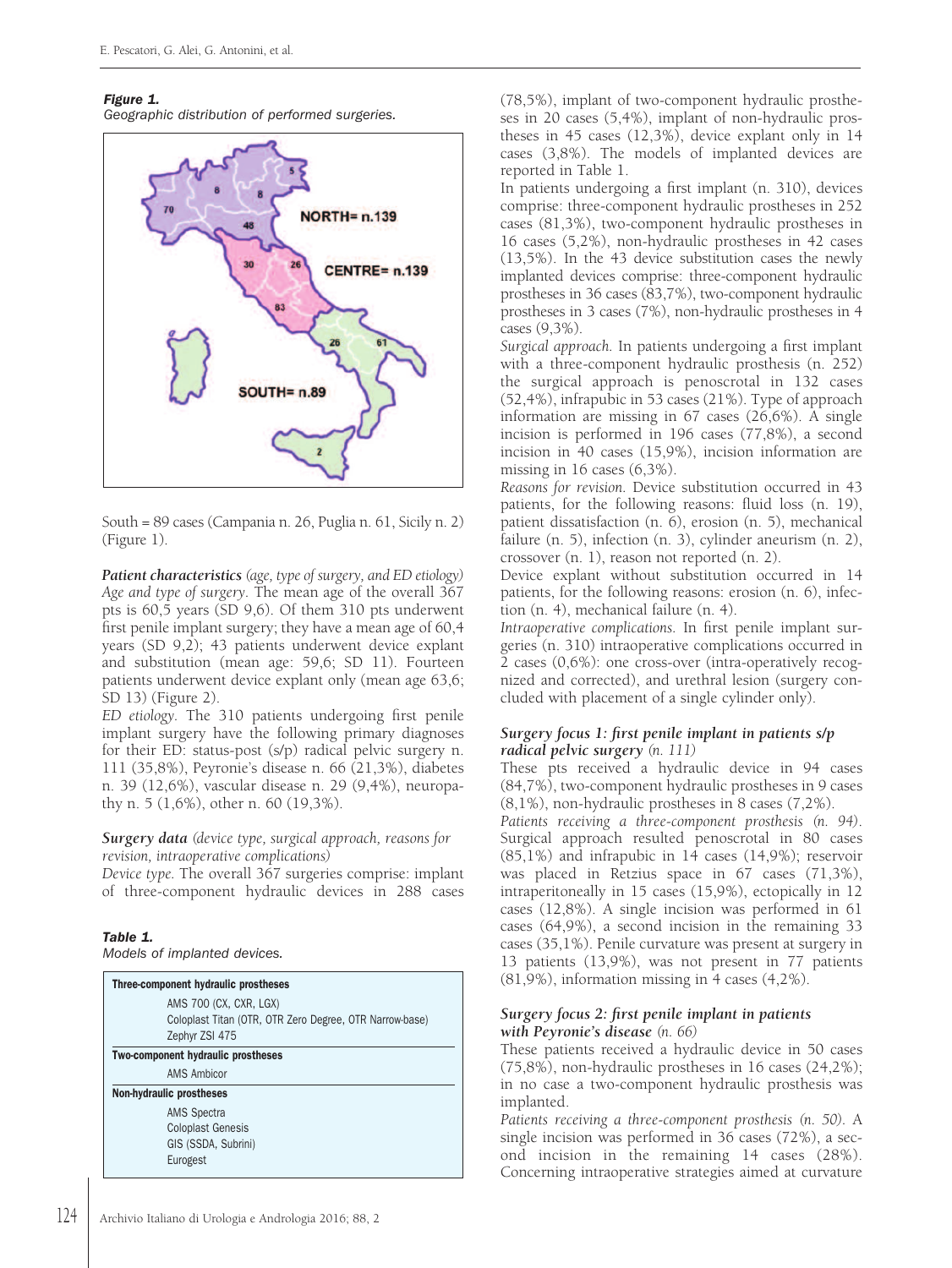

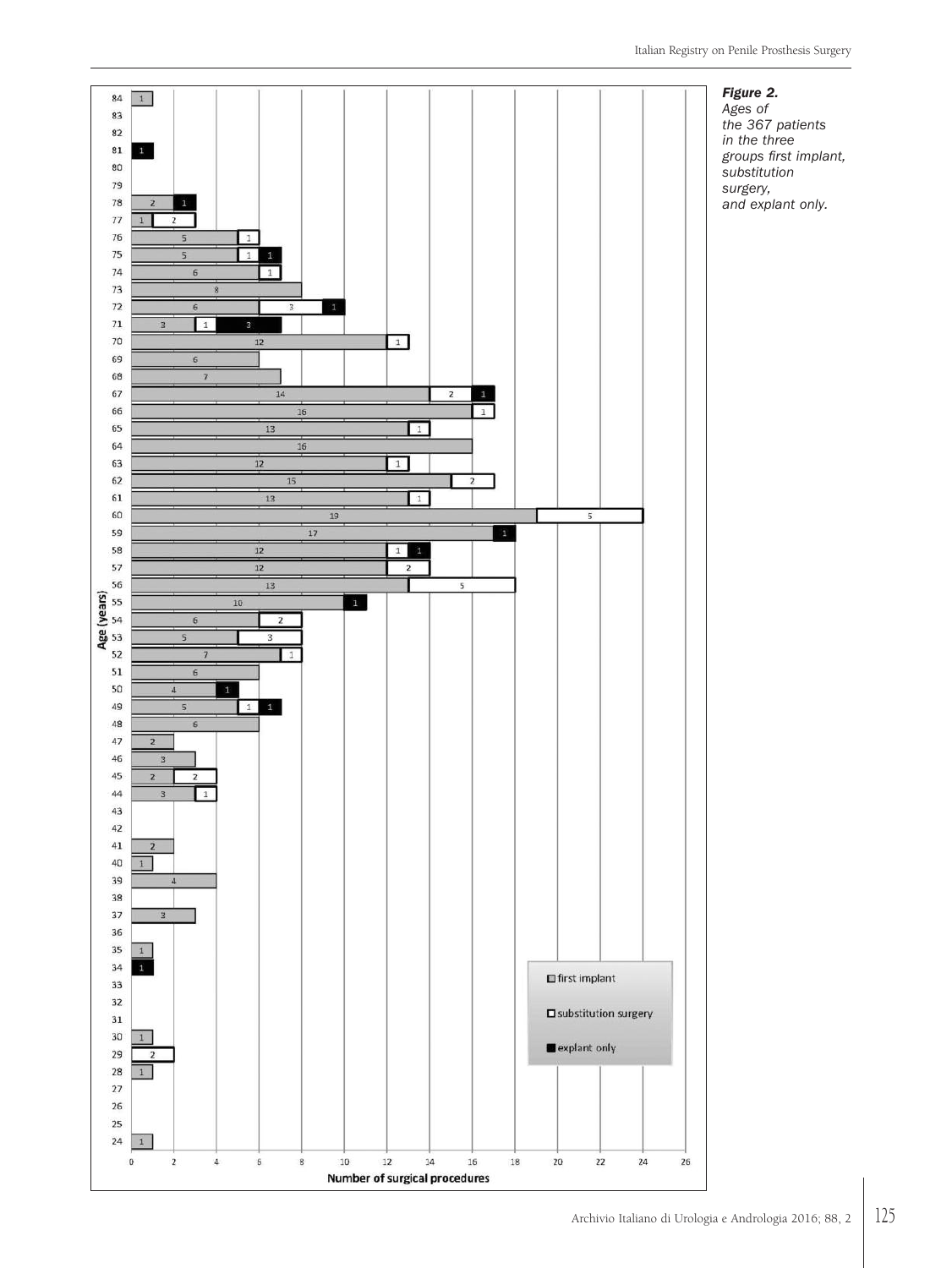correction, Wilson maneuver (6) was performed in 31 cases (72%), relaxing corporotomies without defect coverage were performed in 7 cases (14%), relaxing corporotomies with defect coverage were performed in 6 cases (12%); in 6 cases (12%) no intraoperative procedure was needed.

# *Surgery settings (public vs. private) and respective waiting times from indication to surgery*

Patients that underwent first penile implant (n. 310) had their surgery performed in public hospitals in 251 cases (81%), in private settings in the remaining 59 cases (19%). Waiting time from indication to surgery resulted: 8,2 months (SD 6,8) in public hospitals, 2,3 months (SD 6,2) in private settings. Patients treated in private settings paid out of their pocket in 49 cases (83%), had insurance coverage in 10 cases (17%).

# **DISCUSSION**

The INSIST-ED Registry is the first European experience of a Registry devoted to penile implants. It provides for the first time a real-world picture of penile implant surgery in Italy, thanks to the adhesion of surgeons performing penile implants (all brands, all types, all models) in Italy, with no restrictions in terms of surgeon implant volumes and of Society affiliation.

Launched on December 2014 by the Italian Society of Andrology (1), the Registry as by April 8, 2016 has been joined by 31 active implanting surgeons, and accounts for 367 procedures inserted in the database.

The short life of the INSIST-ED Registry at present allows for a baseline data analysis only, but the structure of the Registry should provide shortly data also on surgical outcomes, postoperative complications, follow-up.

Presently, the only other existing Registry of penile implants is the U.S.A. PROPPER Registry (7).

The two registries have several structural differences, chief ones being: PROPPER addresses American Medical Systems (AMS) penile implants only, AMS is responsible for the database and statistical analysis, implanting surgeons have been selected among high volume implanting surgeons; the INSIST-ED Registry addresses all brands/types/models of penile implants, the scientific Society S.I.A. is responsible for the database and statistical analysis, all implanting surgeons operating in Italy could adhere to the Registry regardless of their implant volumes. Such differences mandate caution in making comparisons between the outcomes of the two registries, nonetheless some general considerations can be proposed.

The first data analysis of the INSIST-ED Registry shows that the geographic distribution of the performed procedures is overall even across the three Italian macro-areas of North, Centre, South. Distribution becomes anyhow uneven when considering the different regions: 7 regions have 26-70 procedures in the Registry, 4 regions have 2-8 procedures, 11 regions have none. This may reflect both a selective adhesion of implanting surgeons to the Registry, and/or a real different regional availability/access to the penile prosthesis option across different Italian regions.

Mean age of patients in our series is 60 years (SD 9,6),

that appears similar to that recorded in the PROPPER study (mean 63,6; SD 10).

The leading primary causes for severe ED in first implant surgeries were: former radical pelvic surgery (35,8%), Peyronie's disease (21,3%) and diabetes (12,6%), respectively. In this aspect there is an apparent difference with data of the PROPPER study that describe as leading ED causes, besides former radical prostatectomy (28%): diabetes (21%), cardiovascular disease (19,6%), and Peyronie's disease (8,9%). We suggest that such differences may reflect the different prevalence of metabolic syndrome in Italy and U.S.A. (8, 9).

The most popular device type resulted the three-component hydraulic prosthesis in all the patient groups considered (overall, first implant, substitution, subgroup of s/p radical pelvic surgery, Peyronie's disease), followed by non-hydraulic devices, with the exception of the subgroup s/p radical pelvic surgery, where two-component hydraulic prostheses were by little preferred over nonhydraulic prostheses. Two-component hydraulic prostheses were never used in Peyronie's cases. Also in the PROPPER study the three-component model was the most popular, but to a higher extent (96,5%) compared to the INSIST-ED registry (83,7% in first implant cases). Differently from PROPPER we record in Italy a certain degree of popularity for the non-hydraulic models: 13,5% in first implant surgery versus 1% in U.S.A.. Such difference might reflect both: differences in implanting surgeons (in INSIST-ED: not selected according to surgery volume, i.e. possibly including also less experienced surgeons), and device costs: in Italy three-component hydraulic prostheses are marketed with a roughly double price compared to the U.S.A.

The preferred surgical approach for three-component devices (first implant) resulted by far the penoscrotal one, with a single incision only, similar to the PROPPER study.

In cases of former radical pelvic surgery the reservoir of three-pieces devices has been placed ectopically in the minority of cases, as in PROPPER, but to a lesser extent (12,8% in INSIST-ED vs. 31,8% in PROPPER). In such cases, i.e. s/p radical pelvic surgery, penile curvature was observed in 13,9% of cases, consistently with the report of *Tal et al.* (10).

In cases of Peyronie's disease the most popular approach to solve the curvature resulted the Wilson maneuver (6). In the 310 first penile implant surgeries intraoperative complications occurred in 2 cases (0,6%) only, implying that implanting surgeons that adhere to the INSIST-ED Registry are appropriately skilled.

Majority of first implants were performed in public settings (81%), but with a significant waiting time from indication to surgery. Furthermore, the vast majority of patients undergoing surgery in private settings were not covered by medical insurance. It accordingly appears that there is a definite need in Italy for better Public Health policies for the penile implant surgery area; for instance, more favorable reimbursements and more prosthesis units/year available in public hospitals. We hope that present and future outcomes of the INSIST-ED Registry will be instrumental in negotiations with Health Authorities on such aspects.